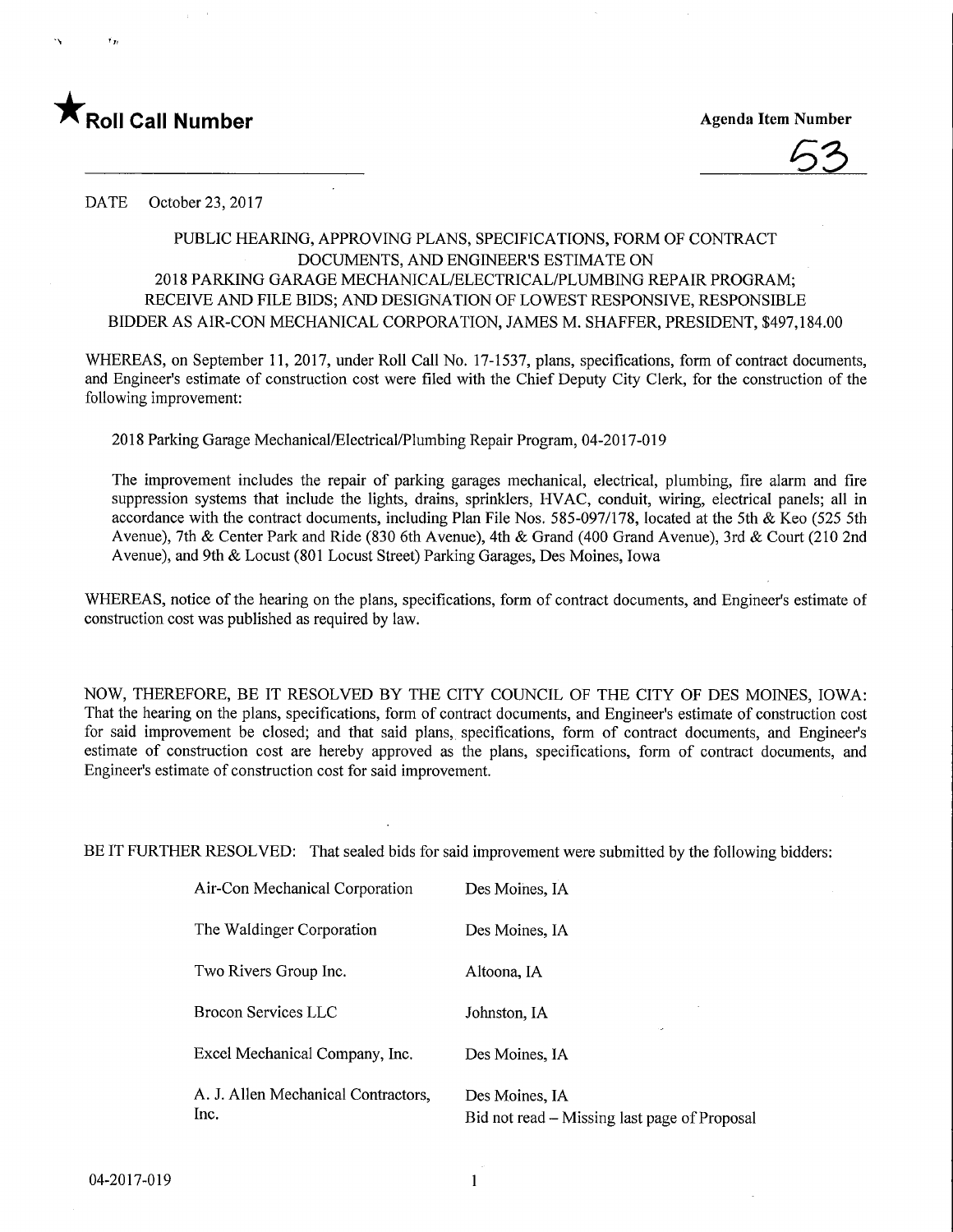



DATE October 23, 2017

which were received and opened at a public meeting presided over by the Engineer in the Shijiazhuang Room, 2nd Floor, City Administration Building, 400 E. Court Avenue, Des Moines, Iowa at 11:00 a.m. on October 10, 2017. Said bids and the attached tabulation of bids for said improvement be and are hereby received and filed.

BE IT FURTHER RESOLVED: That the Des Moines City Engineer, as the Engineer, has determined that the lowest responsive, responsible bid for the construction of said improvement was submitted by Air-Con Mechanical Corporation, James M. Shaffer, President, 3121 S.E. 14th Street, Des Moines, IA, 50320 in the amount of \$497,184.00, and said bid be and the same is hereby accepted.

BE IT FURTHER RESOLVED: That the bid security of the unsuccessful bidders be and is hereby authorized and directed to be returned in accordance with the Instructions to Bidders.

BE IT FURTHER RESOLVED: That the Engineer is hereby directed to secure execution by the lowest responsible, responsive Bidder and its surety of the contract documents in the form heretofore approved by this Council; that the Engineer is directed to thereafter present said contract documents to this Council for approval and authorization to the Mayor to sign; and that no contract shall be deemed to exist between the City of Des Moines and said Bidder until said contract has been executed by the Bidder, and shall have been approved by this Council and executed by the Mayor and attested to by the Chief Deputy City Clerk.

BE IT FURTHER RESOLVED: That the City Council hereby authorizes the necessary road closures for the Project.

(City Council Communication Number  $1'$  $1'$  $15'$  attached.)

Moved by to adopt.

FORM APPROVED:

Kathleen Vanderpo'ol Deputy City Attorney

FUNDS AVAILABLE

Robert L. Fagen Des Moines Finance Director

?unding Source: 2017-2018 CIP, Page Parking - 4, Parking Facility Rehab/Repair Program, PG016, Parking System Revenue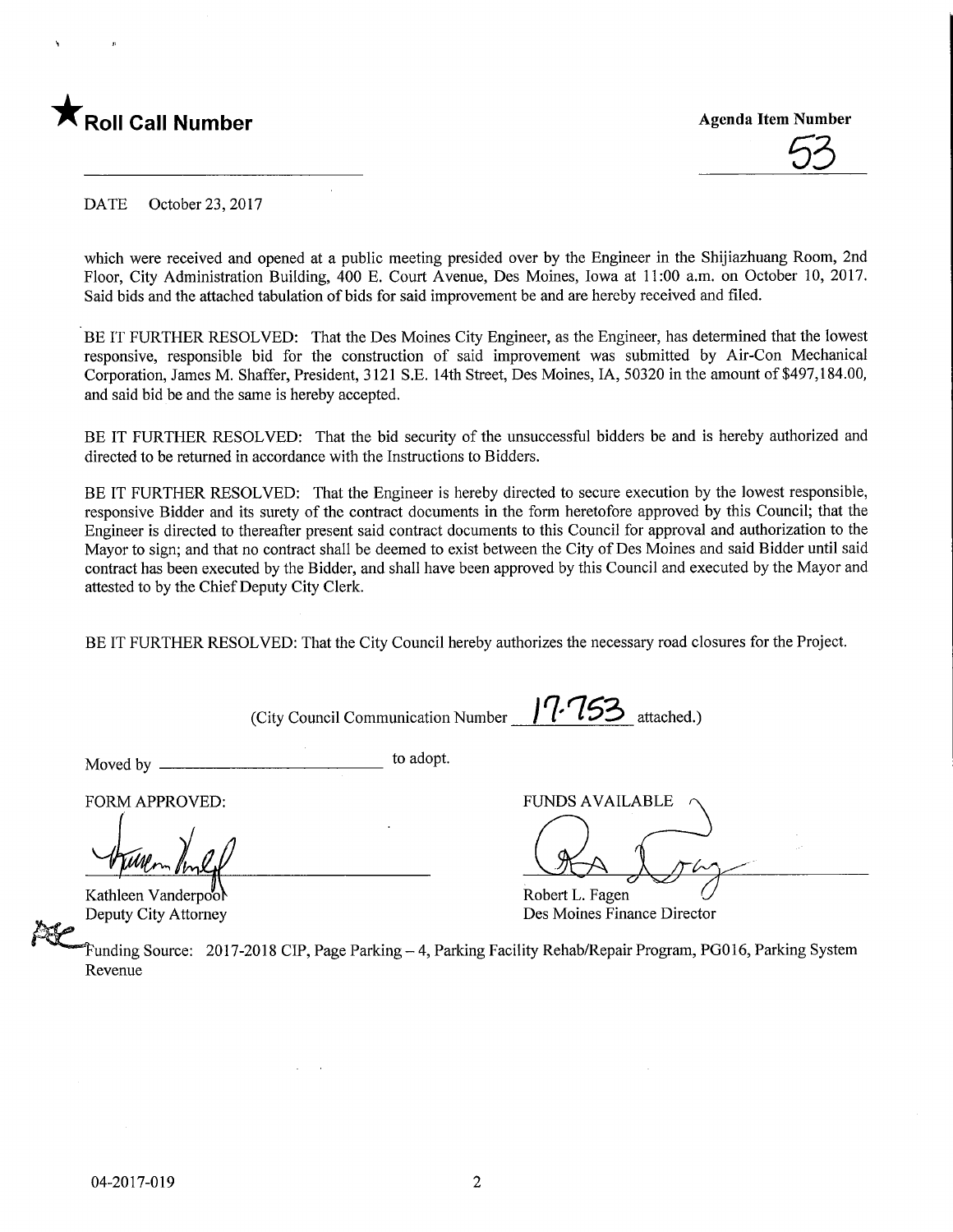## **The Soli Call Number Agenda Item Number** Agenda Item Number

v



COUNCIL ACTION **COWNIE COLEMAN GATTO** GRAY **HENSLEY** MOORE WESTERGAARD TOTAL YEAS | NAYS | PASS | ABSENT MOTION CARRIED APPROVED Mayor I, Laura Baumgartner, Chief Deputy City Clerk of said City Council, hereby certify that at a meeting of the City Council, held on the above date, among other proceedings the above was adopted. EN WITNESS WHEREOF, I have hereunto set my hand and affixed my seal the day and year first above written. Chief Deputy City Clerk

3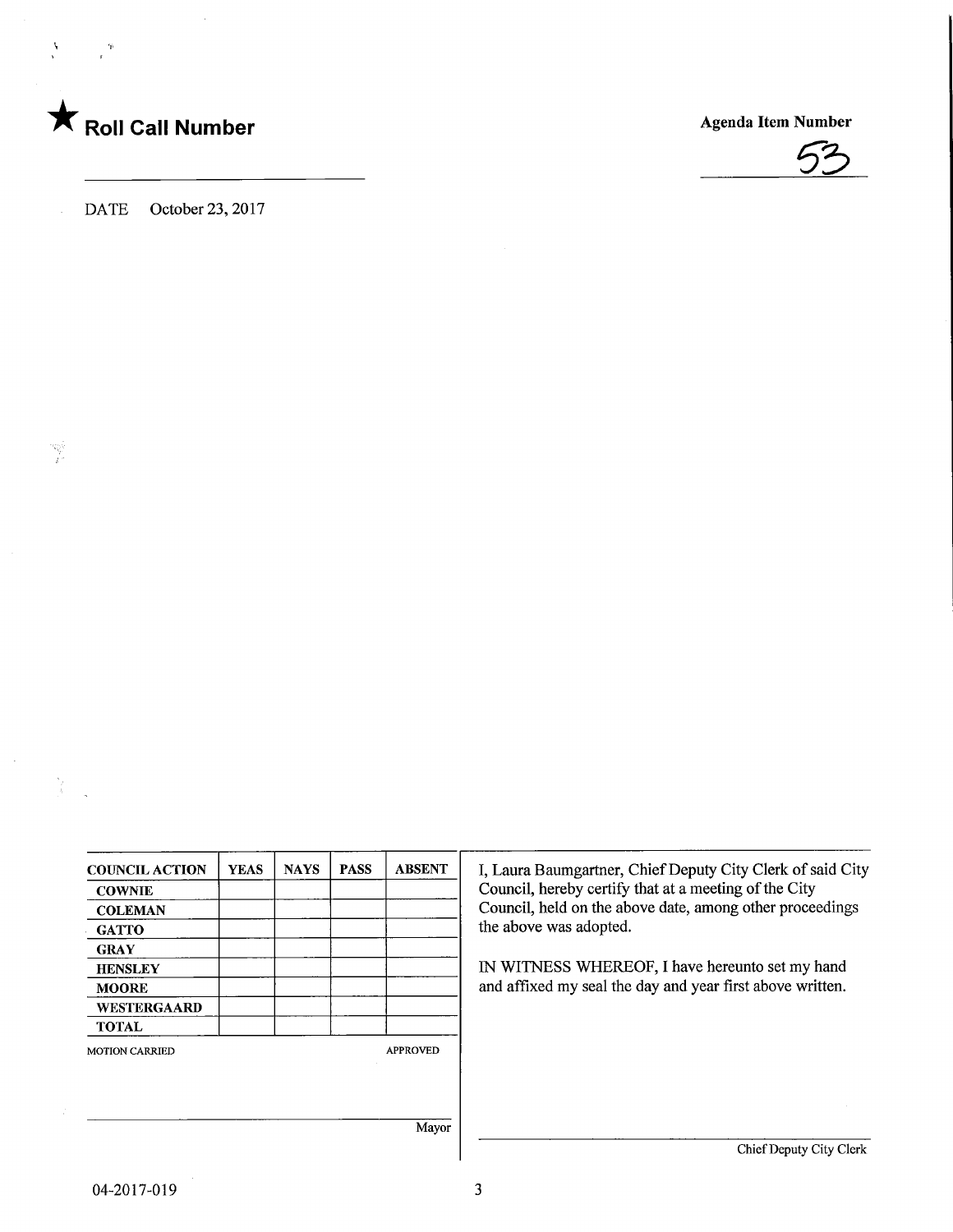| DEPARTMENT OF ENGINEERING<br>CITY OF DES MOINES, IOWA                                                                   |                                                                                                                                                      |                 | Activity ID 04-2017-019<br>IDOT Project No: None<br>Bid Date: 10/10/2017 |                                              |                                     |                                      |                                     |                                             |                                     |                                       |
|-------------------------------------------------------------------------------------------------------------------------|------------------------------------------------------------------------------------------------------------------------------------------------------|-----------------|--------------------------------------------------------------------------|----------------------------------------------|-------------------------------------|--------------------------------------|-------------------------------------|---------------------------------------------|-------------------------------------|---------------------------------------|
| APPROVED BY $R, Q, 6$<br>TABULATED BY: T. Brady<br>CHECKED BY:                                                          |                                                                                                                                                      |                 |                                                                          |                                              |                                     | Air Con Mechanical<br>Des Moines, IA |                                     | The Waldinger Corporation<br>Des Moines, IA |                                     | Two Rivers Group, Inc.<br>Altoona, IA |
| CONTRACTOR'S BID TABULATION<br>PROJECT: 2018 Parking Garage Mechanical/Electrical/Plumbing Repair Program<br>-ESTIMATE- |                                                                                                                                                      |                 |                                                                          |                                              | <b>BID SECURITY</b><br>10% Bid Bond |                                      | <b>BID SECURITY</b><br>10% Bid Bond |                                             | <b>BID SECURITY</b><br>10% Bid Bond |                                       |
|                                                                                                                         |                                                                                                                                                      |                 |                                                                          |                                              | <b>BID PRICE</b>                    |                                      | <b>BID PRICE</b>                    |                                             | <b>BID PRICE</b>                    |                                       |
| <b>ITEM</b>                                                                                                             | DESCRIPTION                                                                                                                                          | QUANTITY        | <b>UNIT</b><br><b>PRICE</b>                                              | <b>AMOUNT</b>                                | <b>UNIT</b><br><b>PRICE</b>         | <b>AMOUNT</b>                        | <b>UNIT</b><br><b>PRICE</b>         | <u>AMOUNT</u>                               | <b>UNIT</b><br><b>PRICE</b>         | <b>AMOUNT</b>                         |
| $\blacktriangleleft$                                                                                                    | ELECTRICAL (3RD & Court) As Described in Contract Documents, Complete as Specified.                                                                  | 1 <sub>LS</sub> | \$27,220.00                                                              | \$27,220.00                                  | \$35,850.00                         | \$35,850,00                          | \$42,088,00                         | \$42,088.00                                 | \$28,350.00                         | \$28,350.00                           |
| $\overline{2}$                                                                                                          | ELECTRICAL (4th & Grand) As Described in Contract Documents, Complete as Specified.                                                                  | 1 <sub>LS</sub> | \$63,780,00                                                              | \$63,780.00                                  | \$78,860.00                         | \$78,860.00                          | \$93,068.00                         | \$93,068.00                                 | \$98,450.00                         | \$98,450.00                           |
| 3                                                                                                                       | ELECTRICAL (5th & Keo) As Described in Contract Documents, Complete as Specified.                                                                    | 1 LS            | \$32,000.00                                                              | \$32,000.00                                  | \$39,800.00                         | \$39,800.00                          | \$48,297.00                         | \$48,297.00                                 | \$35,500.00                         | \$35,500.00                           |
| 4                                                                                                                       | ELECTRICAL (7th & Center) As Described in Contract Documents, Complete as Specified.                                                                 | 1 <sub>LS</sub> | \$63,000.00                                                              | \$63,000,00                                  | \$98,406.00                         |                                      | \$98,406.00 \$116,111.00            |                                             | \$116,111.00 \$176,700.00           | \$176,700,00                          |
| 5                                                                                                                       | MECHANICAL/PLUMBING/FIRE PROTECTION (3RD & Court) As Described in Contract<br>Documents, Complete as Specified.                                      | 1 LS            | \$116,000.00 \$116,000.00                                                |                                              | \$99,676.00                         |                                      | \$99,676.00 \$163,241.00            | \$163,241,00                                | \$121,600.00                        | \$121,600.00                          |
| 6                                                                                                                       | MECHANICAL/PLUMBING/FIRE PROTECTION (4th & Grand) As Described in Contract<br>Documents, Complete as Specified.                                      | 1 LS            | \$65,000.00                                                              | \$65,000.00                                  | \$82,450.00                         | \$82,450.00                          | \$62,972,00                         | \$62,972.00                                 | \$62,700.00                         | \$62,700.00                           |
| $\overline{7}$                                                                                                          | MECHANICAL/PLUMBING/FIRE PROTECTION (5th & Keo) As Described in Contract Documents,<br>Complete as Specified.                                        | 1 LS            | \$38,000,00                                                              | \$38,000,00                                  | \$31,916.00                         | \$31,916.00                          | \$36,098.00                         | \$36,098.00                                 | \$28,225.00                         | \$28,225.00                           |
| 8                                                                                                                       | PLUMBING (7th & Center) As Described in Contract Documents, Complete as Specified.                                                                   | 1 <sub>LS</sub> | \$35,000.00                                                              | \$35,000,00                                  | \$28,824.00                         | \$28,824.00                          | \$7,998.00                          | \$7,998.00                                  | \$28,963.00                         | \$28,963.00                           |
| $\overline{9}$                                                                                                          | <b>MOBILIZATION</b>                                                                                                                                  | 1 LS            | \$31,000.00                                                              | \$31,000.00                                  | \$1,402.00                          | \$1,402.00                           | \$0.00                              | \$0.00                                      | \$6,000.00                          | \$6,000.00                            |
|                                                                                                                         | <b>Total Base Bid</b>                                                                                                                                |                 |                                                                          | \$471,000.00                                 |                                     | \$497,184.00                         |                                     | \$569,873.00                                |                                     | \$586,488.00                          |
|                                                                                                                         | ADD ALTERNATE #1 ELECTRICAL (9th & Locust) Floors 1-3, As Described in Contract Documents, Complete as<br>Specified.                                 |                 |                                                                          | 1 ADD \$155,000.00 \$155,000.00 \$343,475.00 |                                     |                                      | \$343,475.00 \$350,145.00           |                                             | \$350,145.00 \$360,153.00           | \$360,153.00                          |
|                                                                                                                         | ADD ALTERNATE #2 ELECTRICAL (9th & Locust) Floors 4-7, As Described in Contract Documents, Complete as<br>Specified.                                 | 1 ADD           |                                                                          | \$210,000.00 \$210,000.00 \$422,113.00       |                                     |                                      | \$422,113.00 \$430,311.00           | \$430,311.00                                | \$448,150.00                        | \$448,150.00                          |
|                                                                                                                         | ADD ALTERNATE #3 ELECTRICAL SEAL TIGHT (9th & Locust) Floors 1-3, As Described in Contract Documents,<br>Complete as Specified.                      | 1 ADD           | \$22,000.00                                                              | \$22,000.00                                  | \$17,885.00                         | \$17,885.00                          | \$18,233.00                         | \$18,233.00                                 | \$22,900.00                         | \$22,900.00                           |
|                                                                                                                         | ADD ALTERNATE #4 ELECTRICAL SEAL TIGHT (9th & Locust) Floors 4-7, As Described in Contract Documents,<br>Complete as Specified.                      | 1 ADD           | \$27,000.00                                                              | \$27,000.00                                  | \$30,015.00                         | \$30,015.00                          | \$30,599.00                         | \$30,599,00                                 | \$20,885.00                         | \$20,885.00                           |
|                                                                                                                         | ADD ALTERNATE #5 ELECTRICAL (9th & Locust) 10KW Inverter if option 1 or 2 is selected, As Described in Contract<br>Documents, Complete as Specified. | 1 ADD           | \$25,000.00                                                              | \$25,000,00                                  | \$45,137.00                         | \$45,137.00                          | \$46,015.00                         | \$46,015.00                                 | \$35,470.00                         | \$35,470.00                           |
|                                                                                                                         | TOTAL BASE BID PLUS ADD ALTERNATES                                                                                                                   |                 |                                                                          | \$910,000,00                                 |                                     | \$1,355,809.00                       |                                     | \$1,445,176.00                              |                                     | \$1,474,046.00                        |
|                                                                                                                         | STAFF RECOMMENDS ACCEPTANCE OF THE BASE BID ONLY, NO ADD ALTERNATES<br>PERCENT OF ENGINEER'S ESTIMATE                                                |                 |                                                                          | \$471,000.00                                 |                                     | \$497,184.00<br>$+5.56%$<br>Low      |                                     | \$569,873.00<br>+20.99%                     |                                     | \$586,488,00<br>$+24,52%$             |

 $\checkmark$ 

Ň,

 $\mathbf{q}^{\prime}$ 

 $\mathcal{L}^{\text{max}}_{\text{max}}$  ,  $\mathcal{L}^{\text{max}}_{\text{max}}$ 

 $\sim 10^7$ 

 $\sim 10$